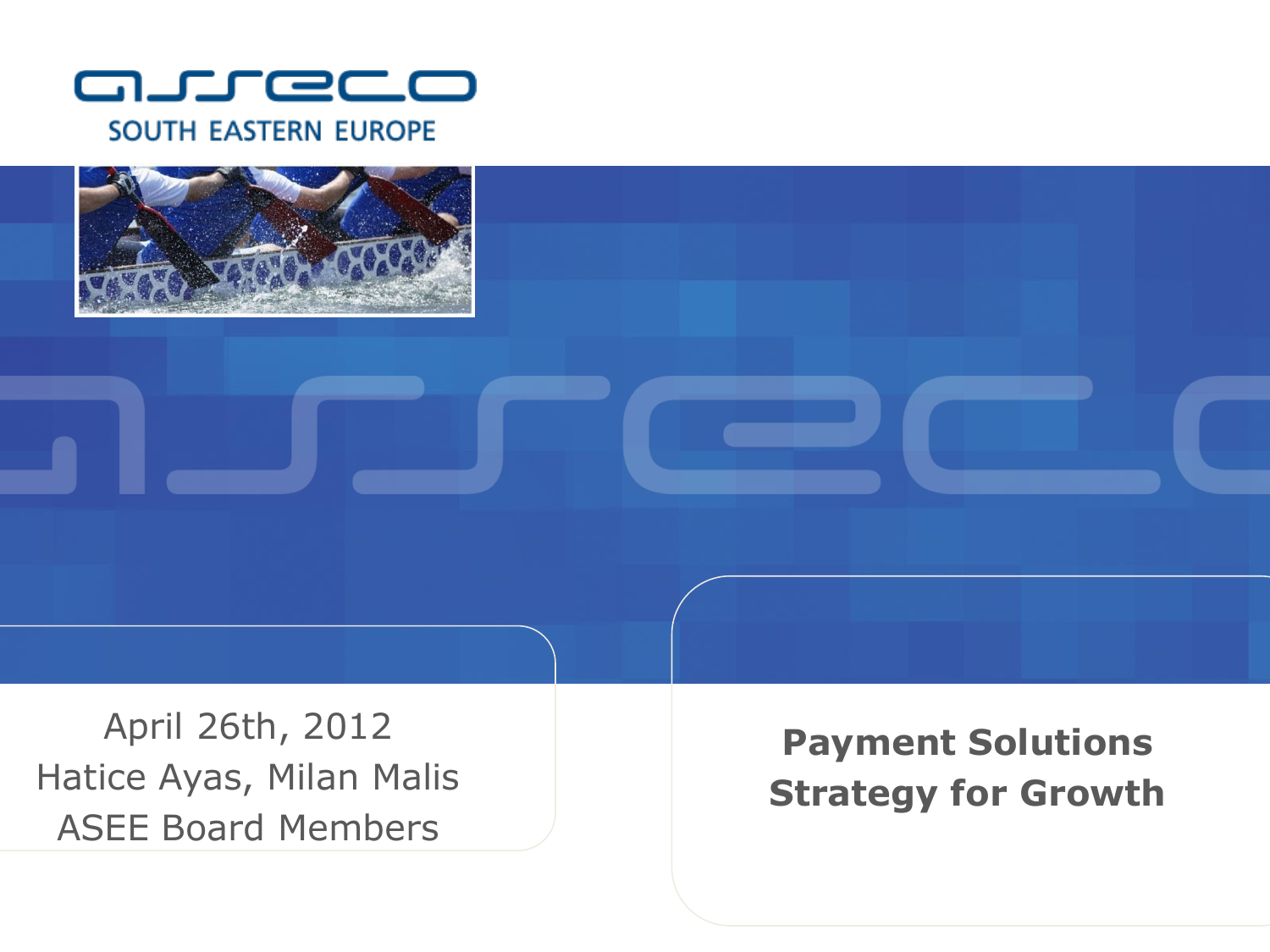



#### Full range of payment solutions...



Outsourcing focused, providing solution not only technology; covering all payment business processes of our customers.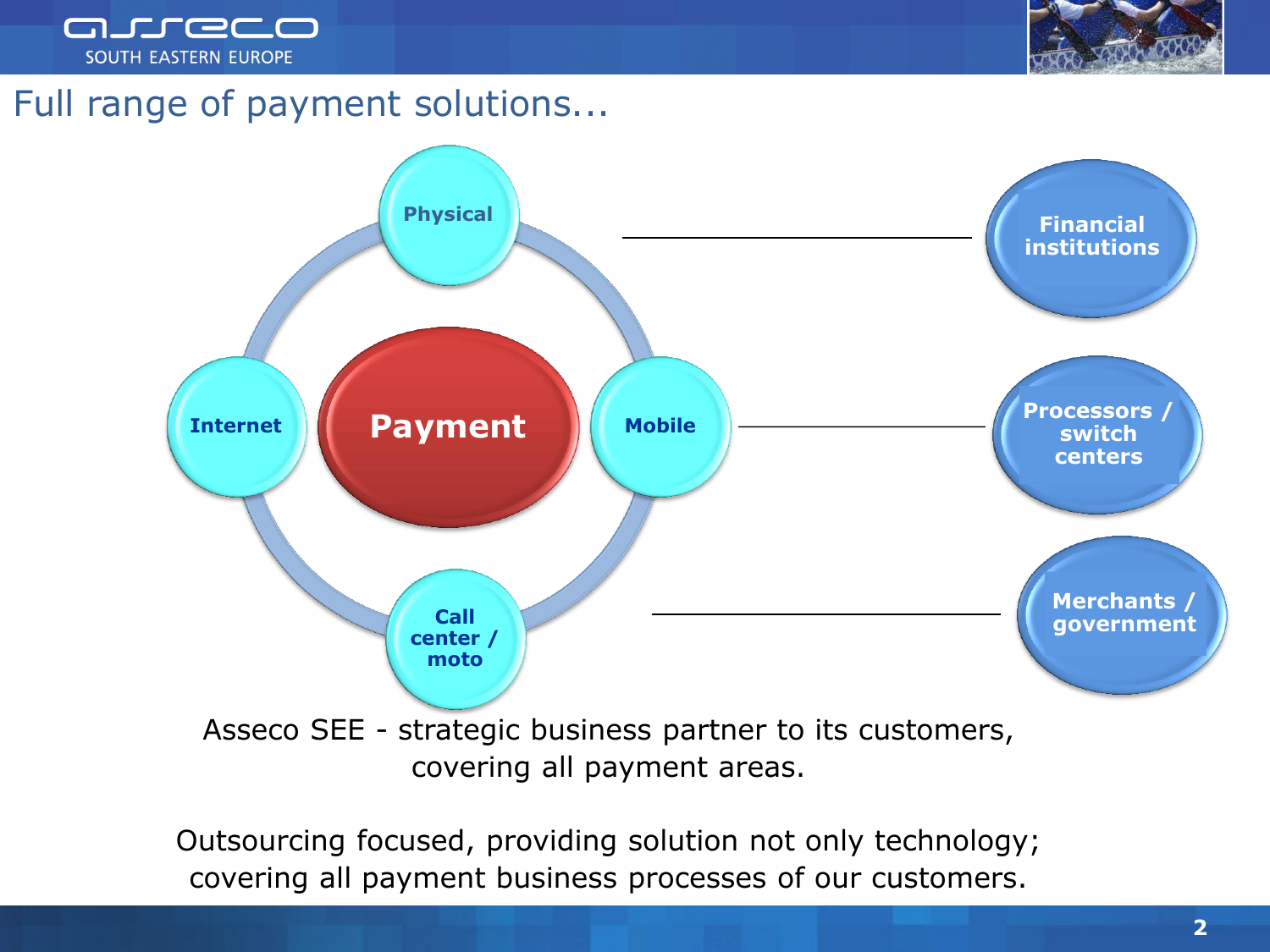



# **E - PAYMENT**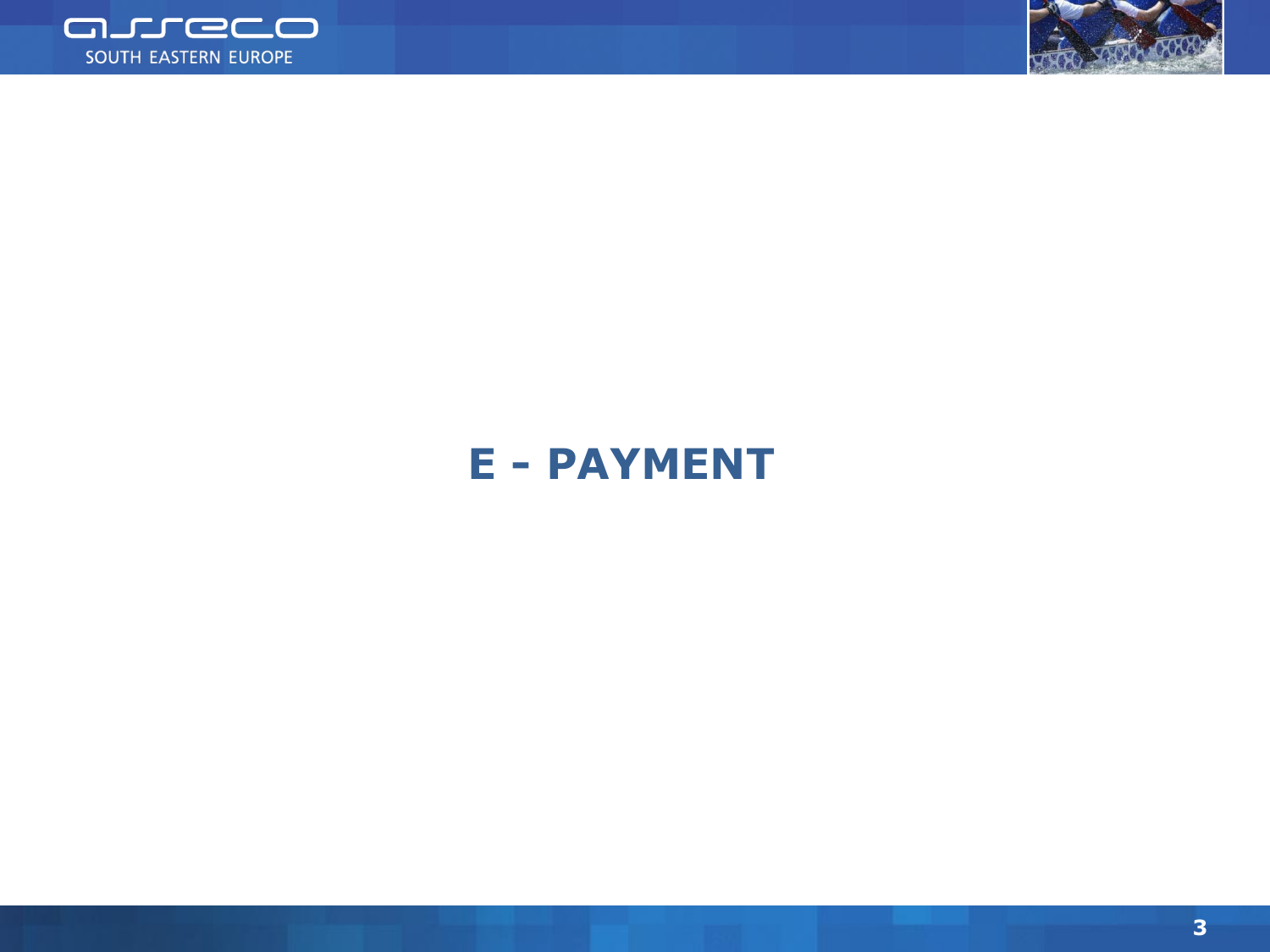



#### As of today, we have:

- 15 banks with more than 25.000 merchants in 8 countries
- **26 million virtual POS transactions per quarter**
- 90% of 3D secure transactions are being processed in Turkey
- 41% of market share in terms of transaction volume in Turkey
- Average 60% increase in Asseco SEE transaction volume annually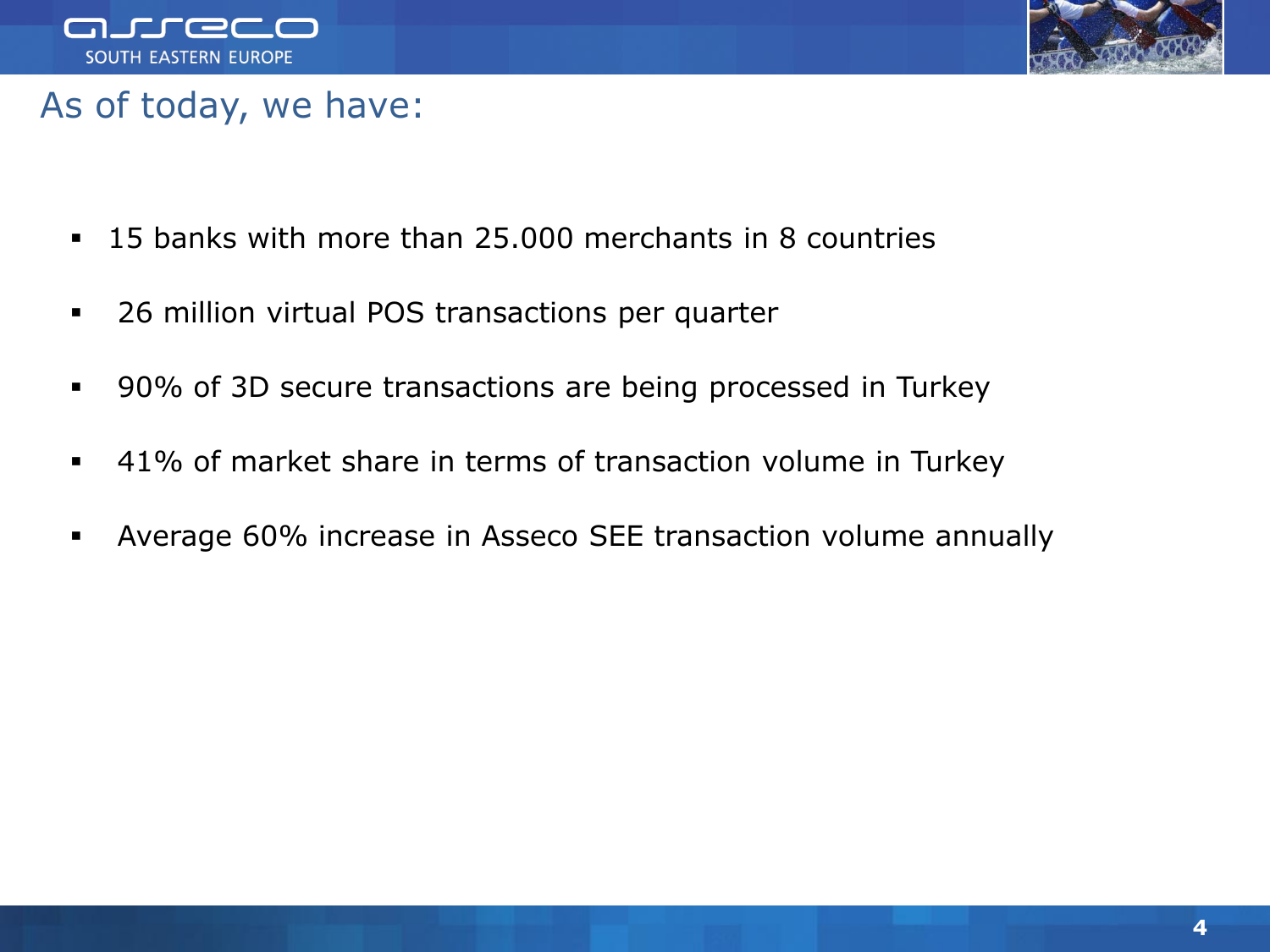arreco **SOUTH EASTERN EUROPE** 



### E-COMMERCE TRENDS



online as percentage of total retail sales 2011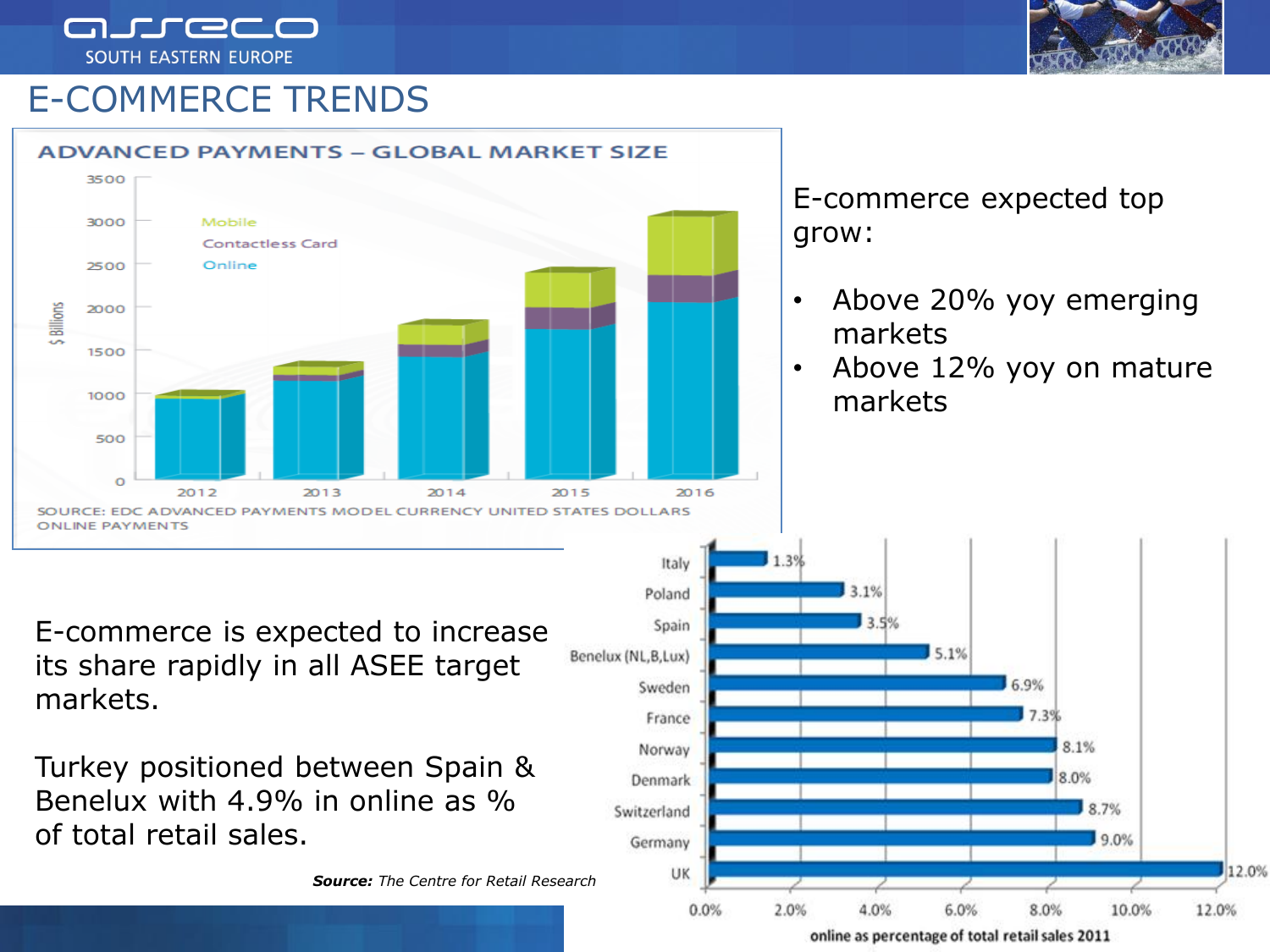

#### E-Commerce in Turkey



#### Additionally in 2011 70m MOTO\* transactions (total 196m transactions)

*Source: Turkish National Switch (BKM)*

ASEE processed 80m - 41% market share in terms of no of transactions

\*MOTO – mail order telephone order – automatic transactions done with usage of previously stored card data

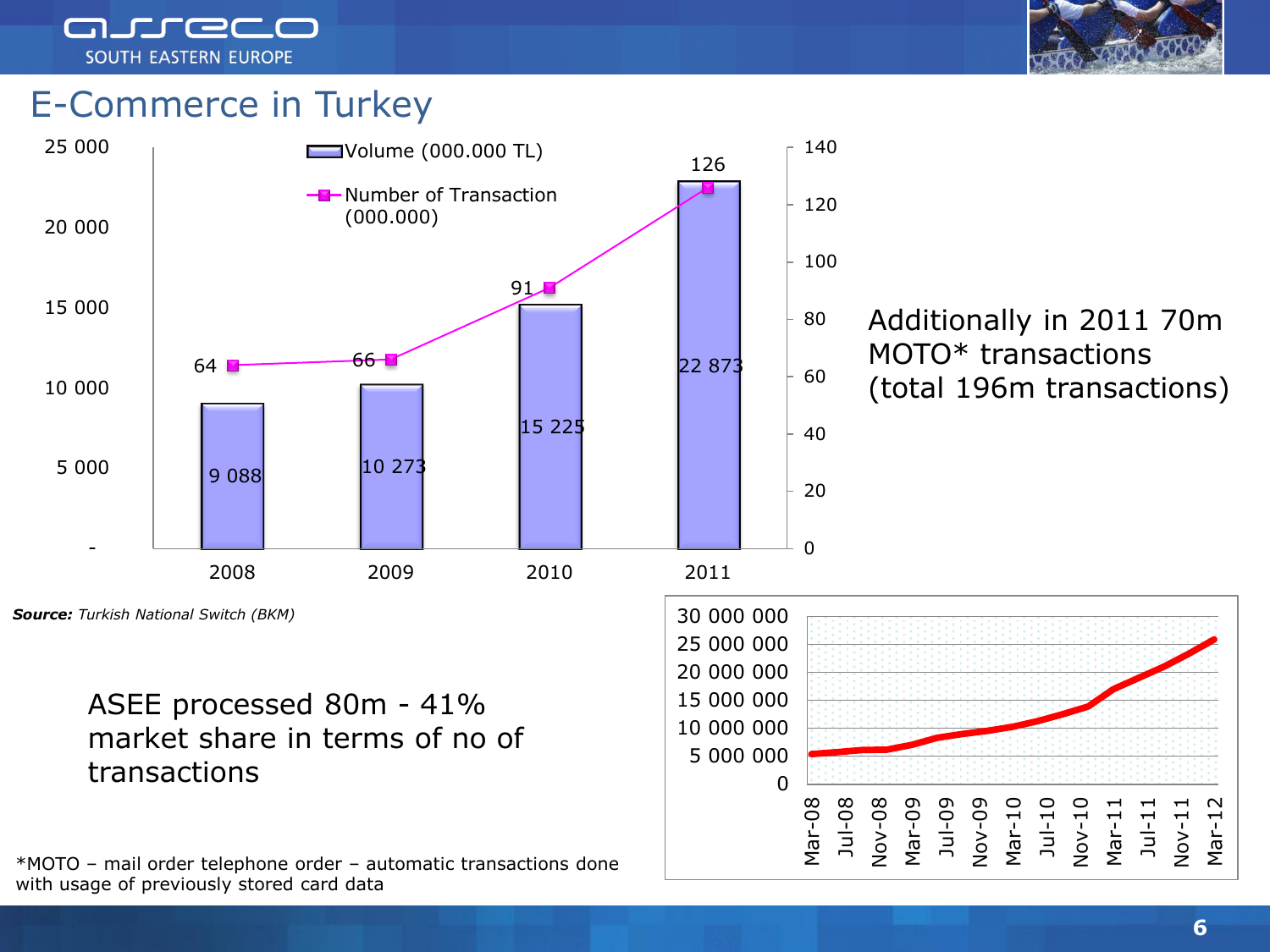



#### E-commerce dynamics

We are observing increasing trust in e-commerce in the region shown by:

- Increasing number of transactions and
- Increase transaction volume

| Years         | transactions | Growth in num. of Growth in transaction<br>volume |
|---------------|--------------|---------------------------------------------------|
| $2009 - 2010$ | 43%          | 58%                                               |
| $2010 - 2011$ | 40%          | 57%                                               |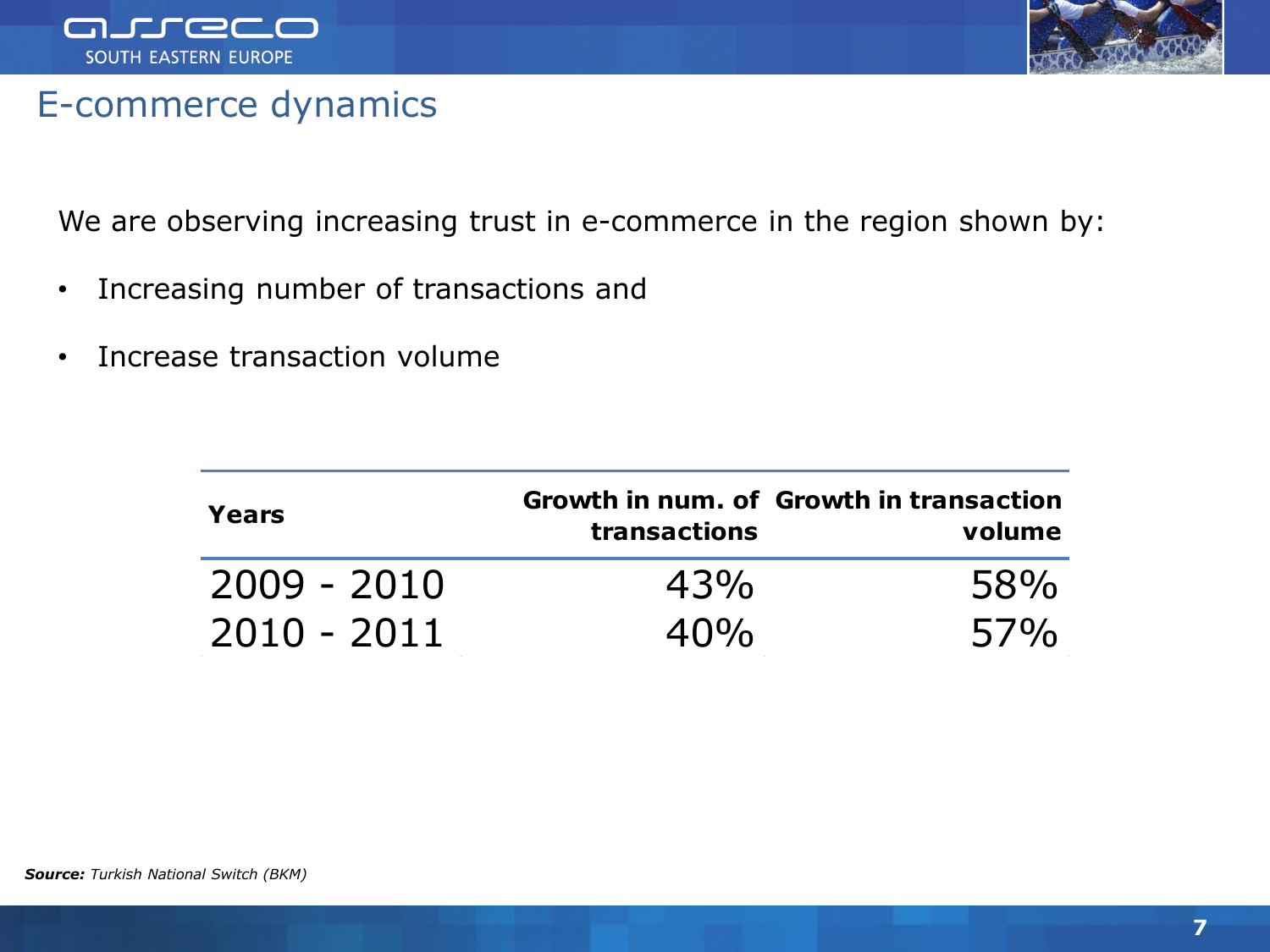



#### Full range of e-payment business processes

#### **We enable the banks**

**fast market entry & transaction based pricing allowing them to focus on their core business**

- **E-payment transaction processing**
- **E-merchant integration**
- **Help desk for e-merchants & banks**
- Security & reporting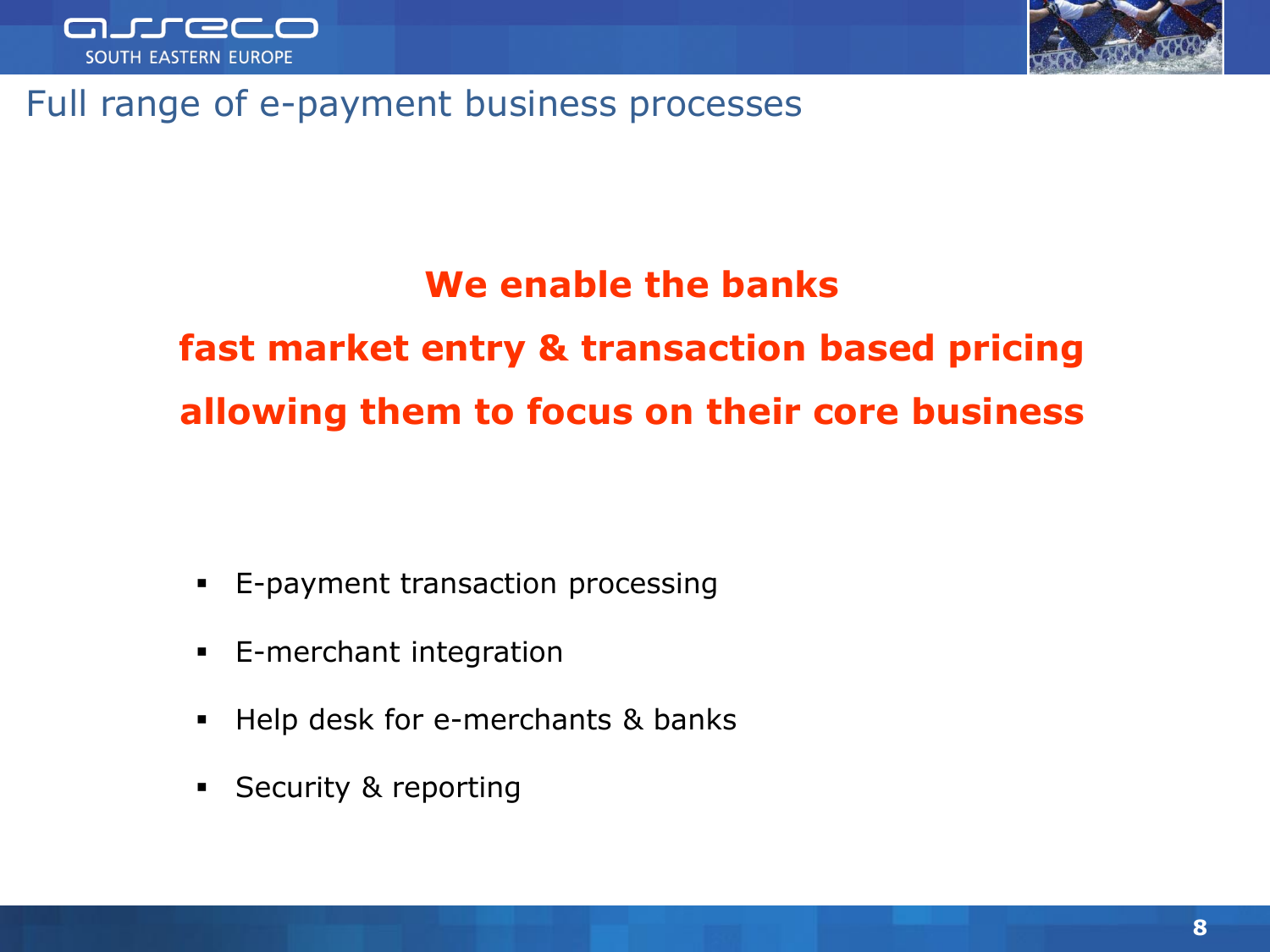



## CURRENT CUSTOMER BASE AND NEW FOCUS MARKETS

- 1. Turkey
- 2. Russia
- 3. Poland
- 4. Romania
- 5. Croatia
- 6. Other (Kyrgyzstan, Macedonia, Cyprus, Serbia)
- **Turkey is today base market for our Internet Payment business;**
- **We focus on markets with higher population and lower e-commerce saturation**
- **We have taken first steps to develop new markets for our Internet Payment business**

## Strategic Markets for Payment Gateway Growth

- 1. Russia
- 2. Spain
- 3. Other high potential emerging markets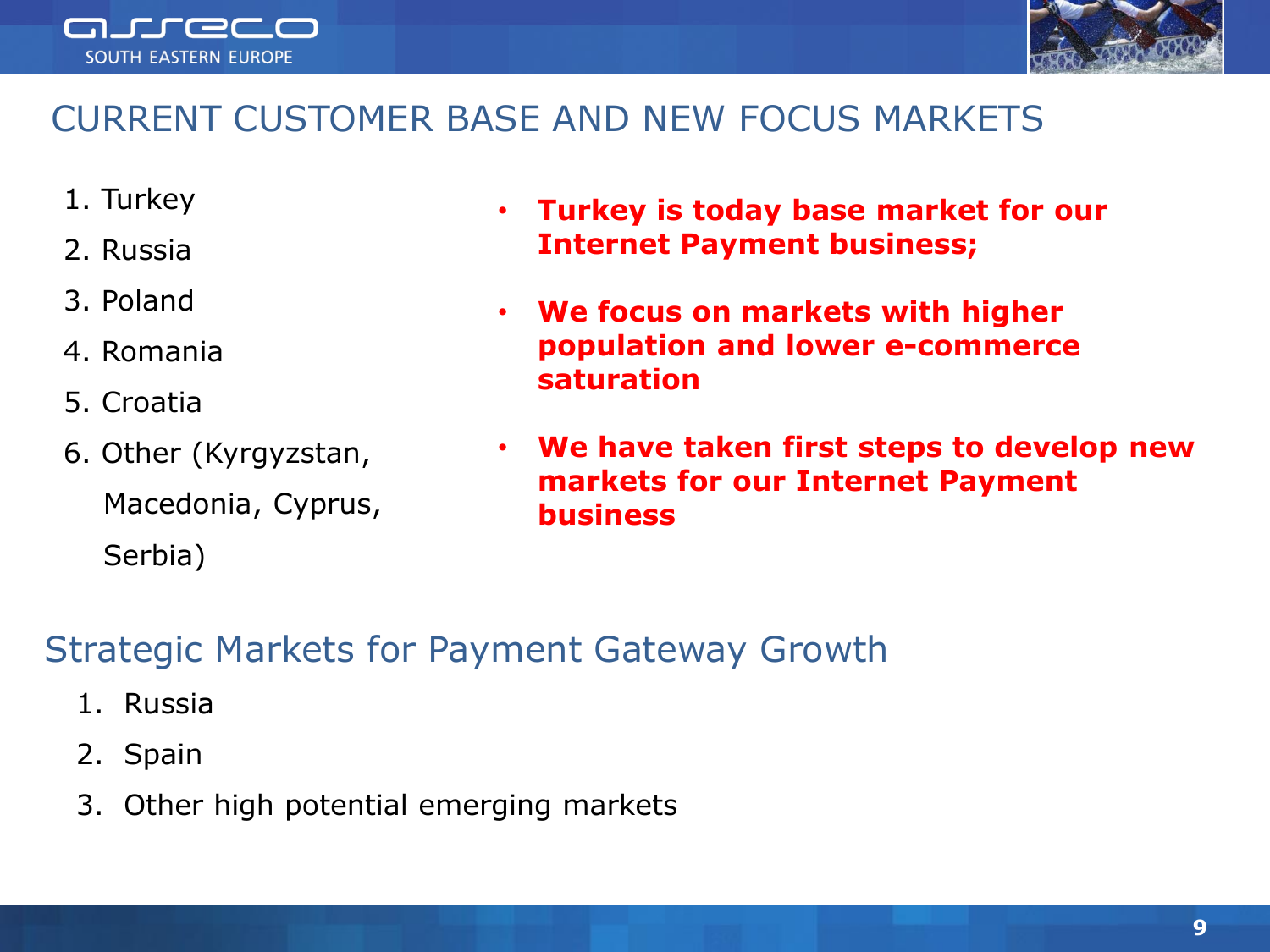



#### PAYMENT INTERNET – GROWTH AREAS

- New markets (new geographies)
- New solutions
- Existing market growth (e-commerce market growth)
- Emerging new customer segments (telco, government & municipalities)

#### **Taken all sources of growth, we expect average annual growth to exceed 24% for next 5 years.**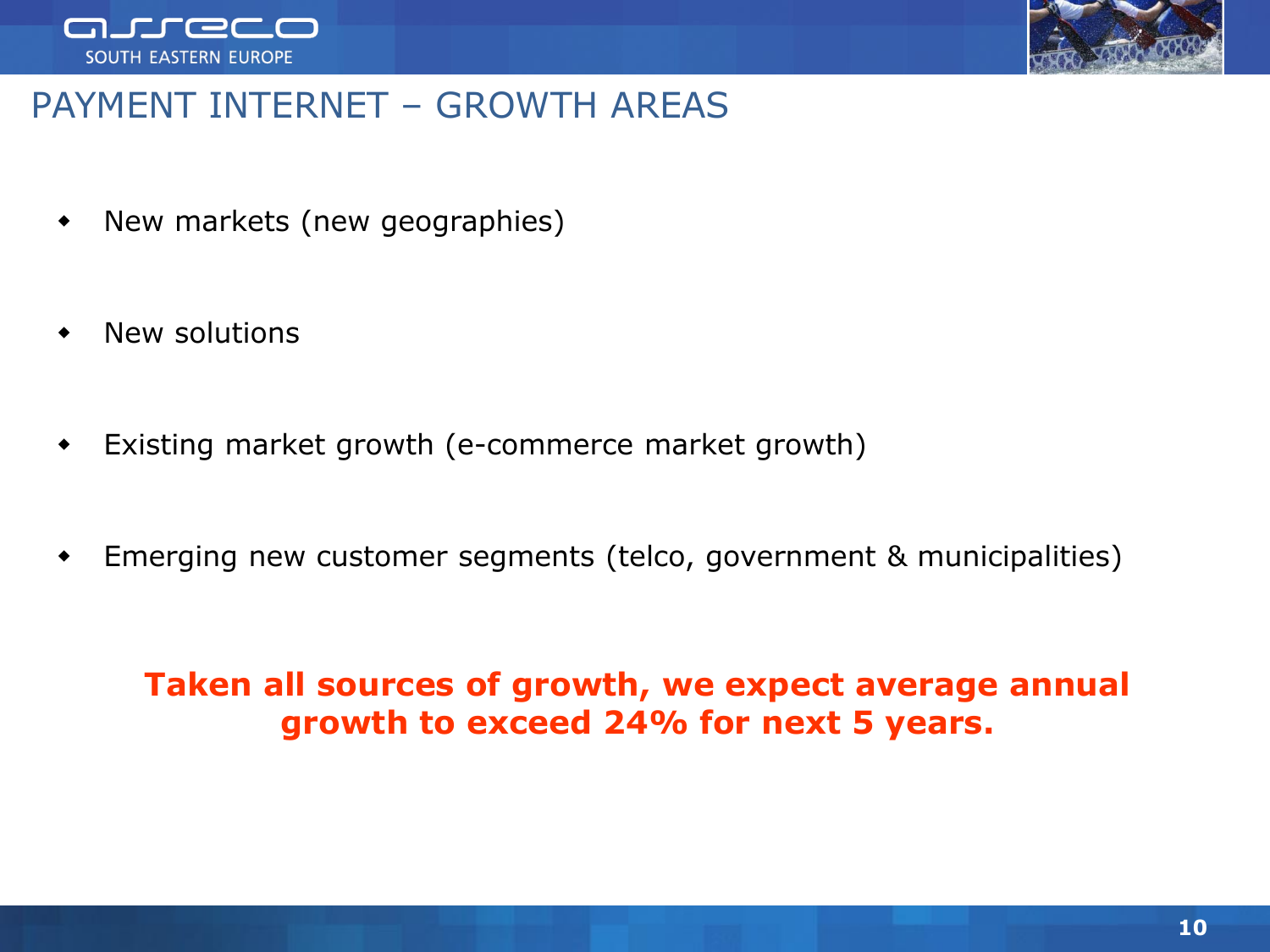



# **PAYMENT – PHYSICAL AREA (POS, ATM)**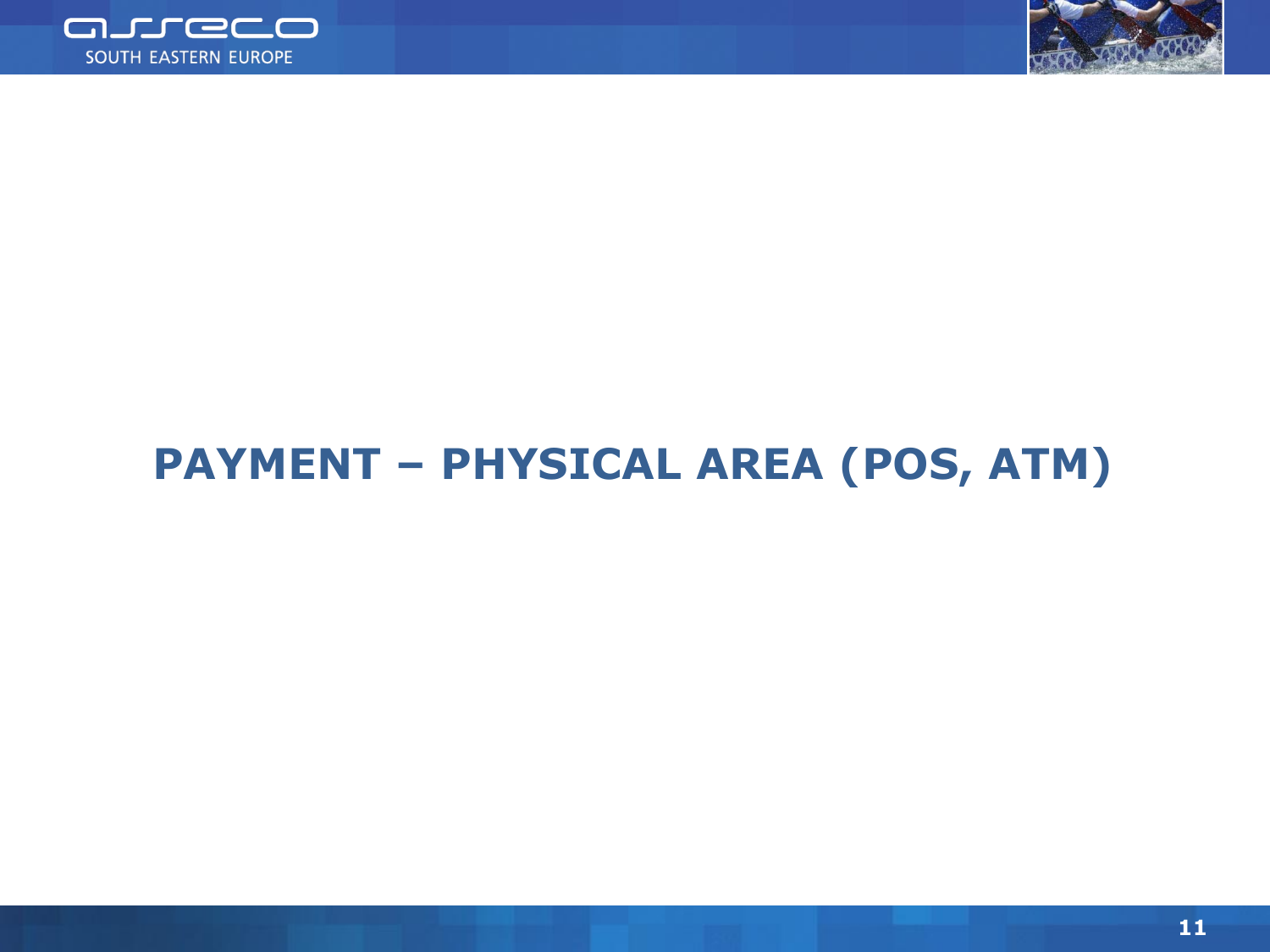



#### KEY MARKET PLAYERS

#### **Terminal Vendors** Wincor Nixdorf, NCR,

Verifone, Ingenico

#### **Payment Service Providers**

First Data, Euronet, Global Payments, VISA, Mastercard, American Express Giesecke & Devrient, Oberthur...

**Integration:** Printec, local players

**Newcommers**: Telco Providers, Google,

Facebook, Apple, Social networks

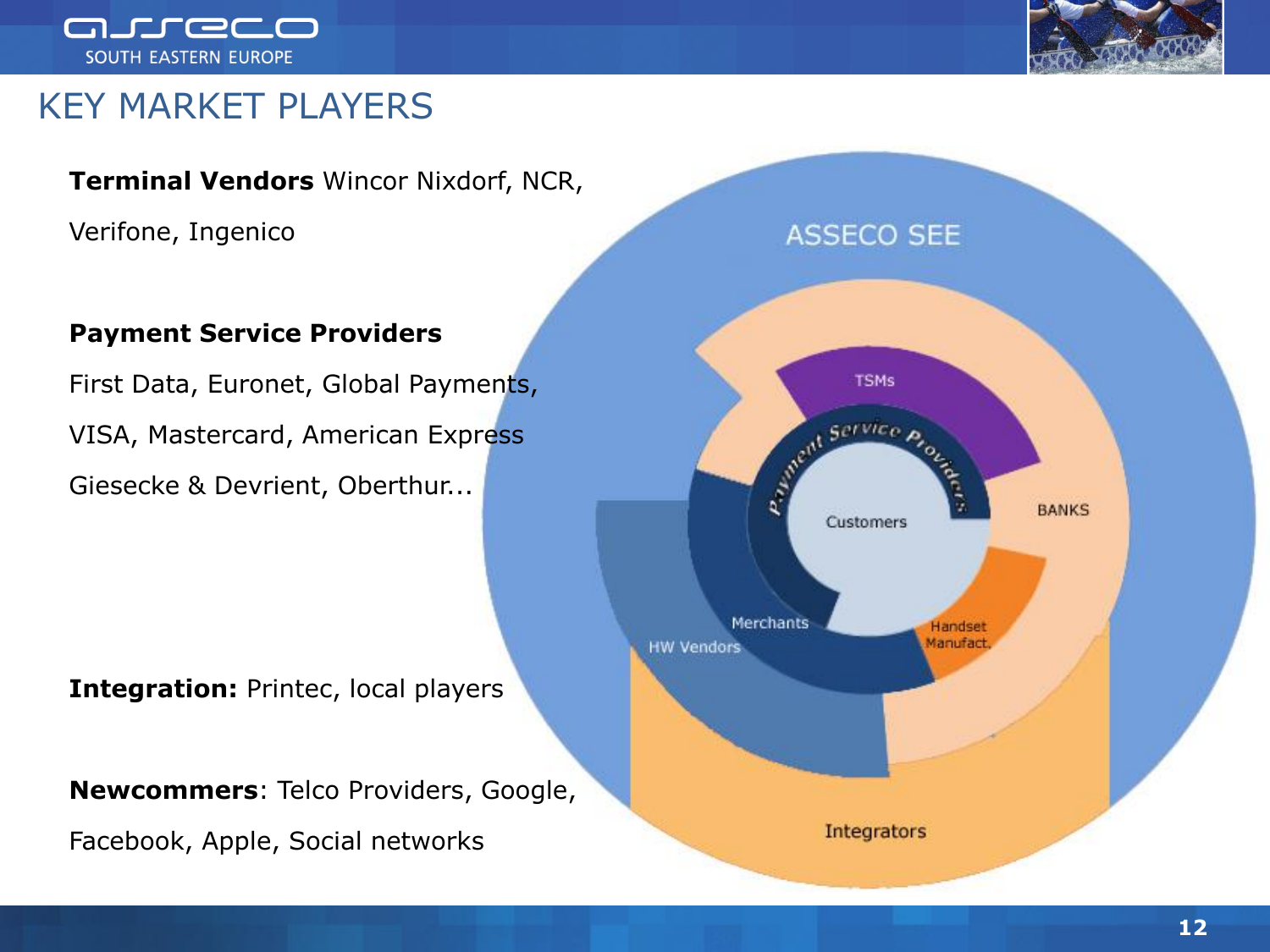



#### MARKET GROWTH DRIVERS

Global trends:

- 8% year on year growth of number of card transactions
- 2.2 millions ATM installed in the world estimated to increase to above 3.2 in 2016
- ATM shipments forecasted to grow CAGR 13.6% by 2010-2015 in CEE
- Growing demand for service availability
- Cash deposit automation and new transactions
- Cost reduction (automation)

SEE market outlook:

- EU 850 ATM/million of inhabitants, SEE region 472
- EU 17 POS/thousand of inhabitants, SEE region 12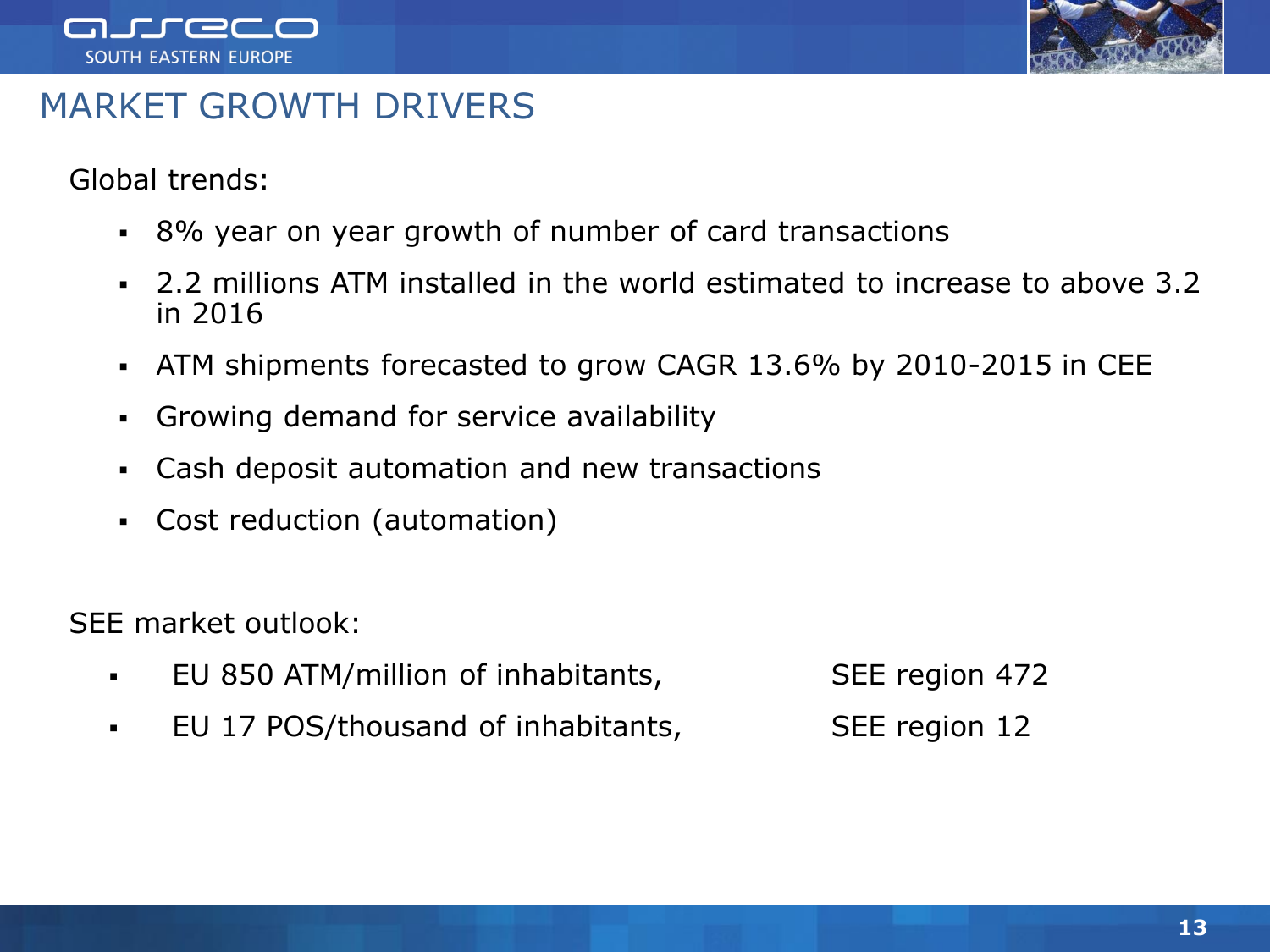



### ATM INSTALLED BASE (000S) AND GROWTH BY REGION 2009 TO 2015\*



\* Expected new shipment growth excluding replacement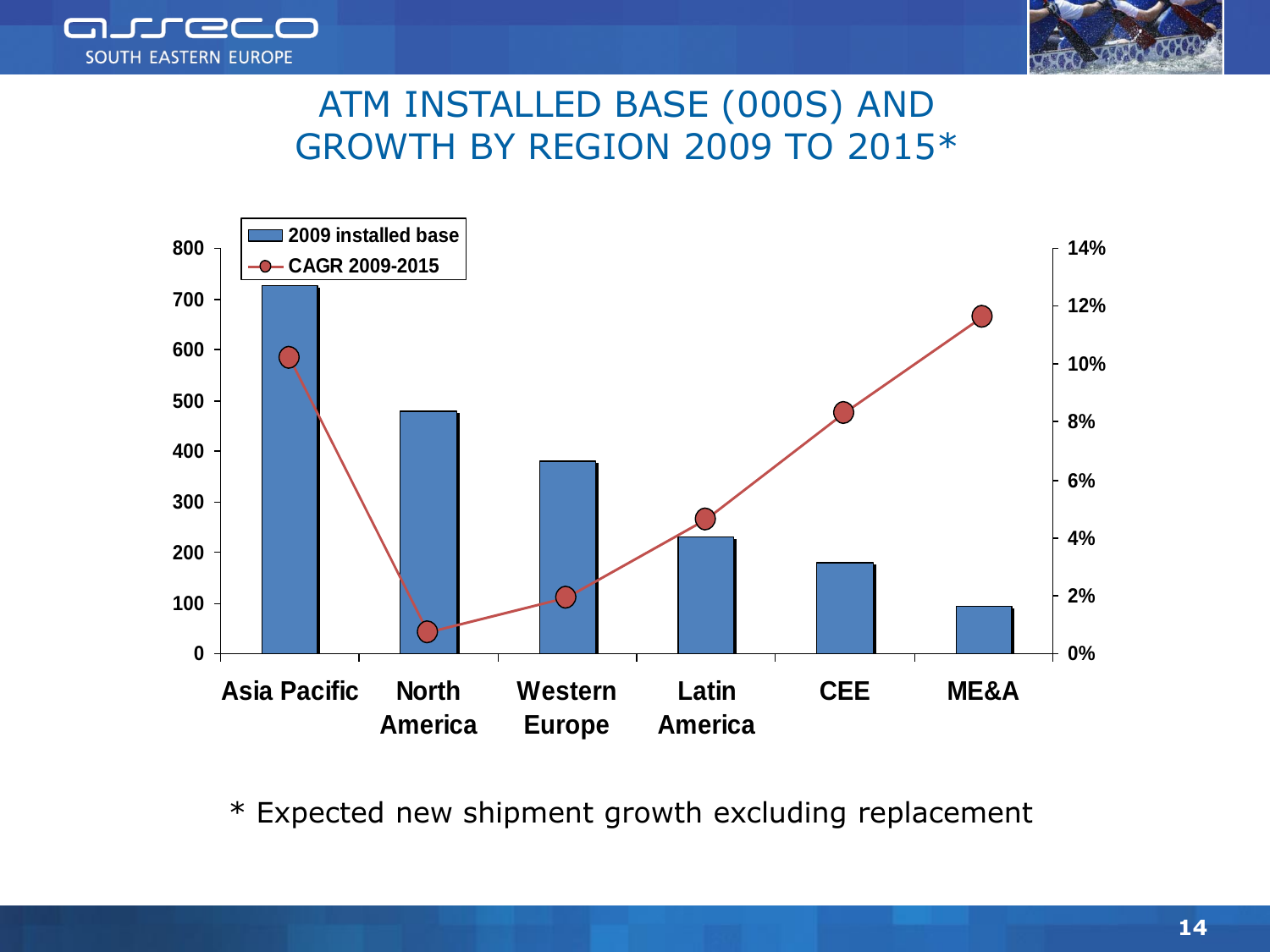



### GROWTH FORECAST UNTIL 2015:



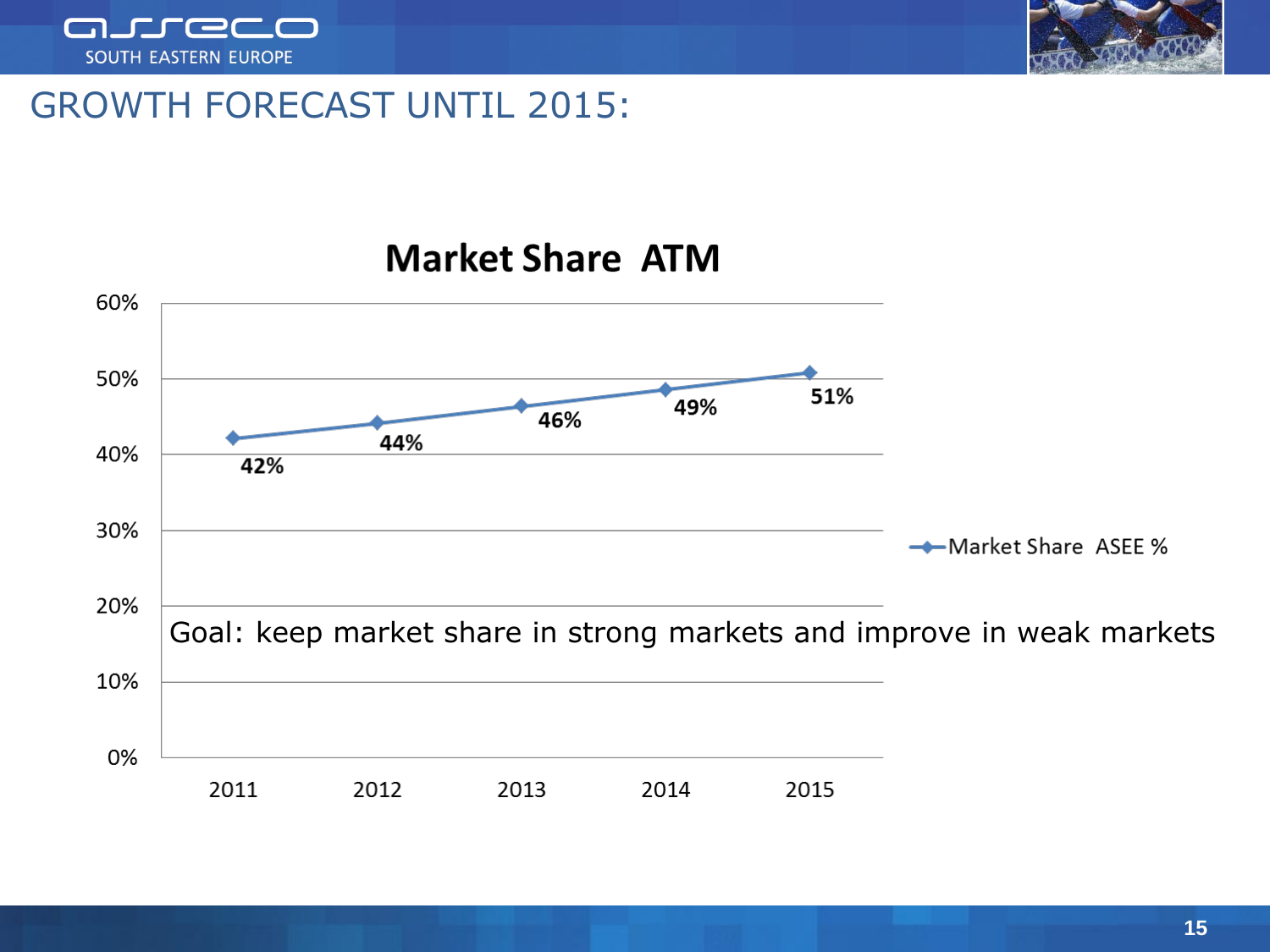



#### GROWTH FORECAST UNTIL 2015:

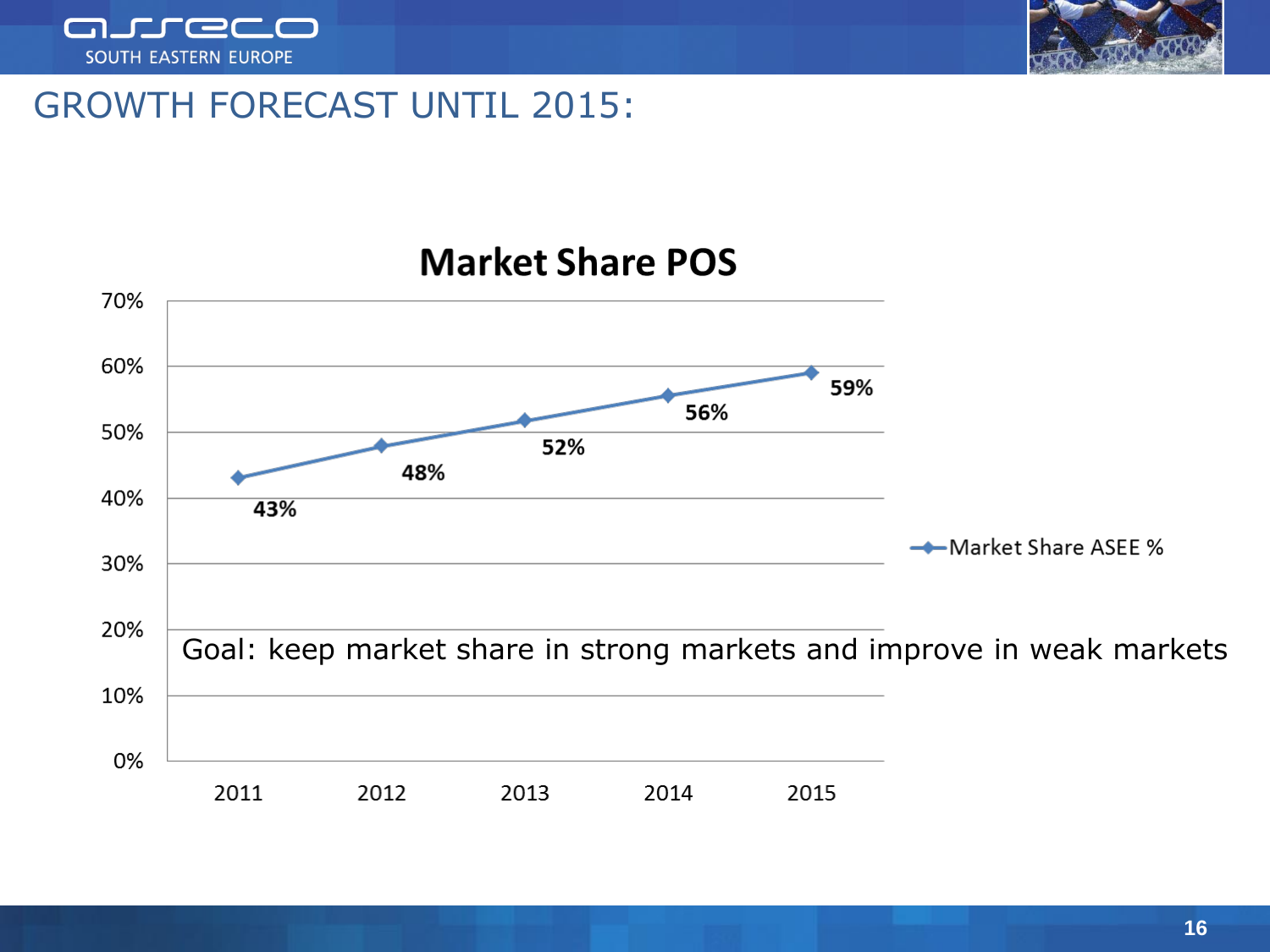



#### PAYMENT PHYSICAL AREA - SOURCE OF GROWTH

- Market growth
- **Increase market share**
- New geographies (to double the existing market)
	- Czech Republic, Slovakia, Hungary
	- Ukraine
- New solutions and services
	- **-** Outsourcing
	- **Example 1** Loyalty and direct marketing
	- **•** Deposit automation

#### **Average expected growth for next five years>15% in EBIT**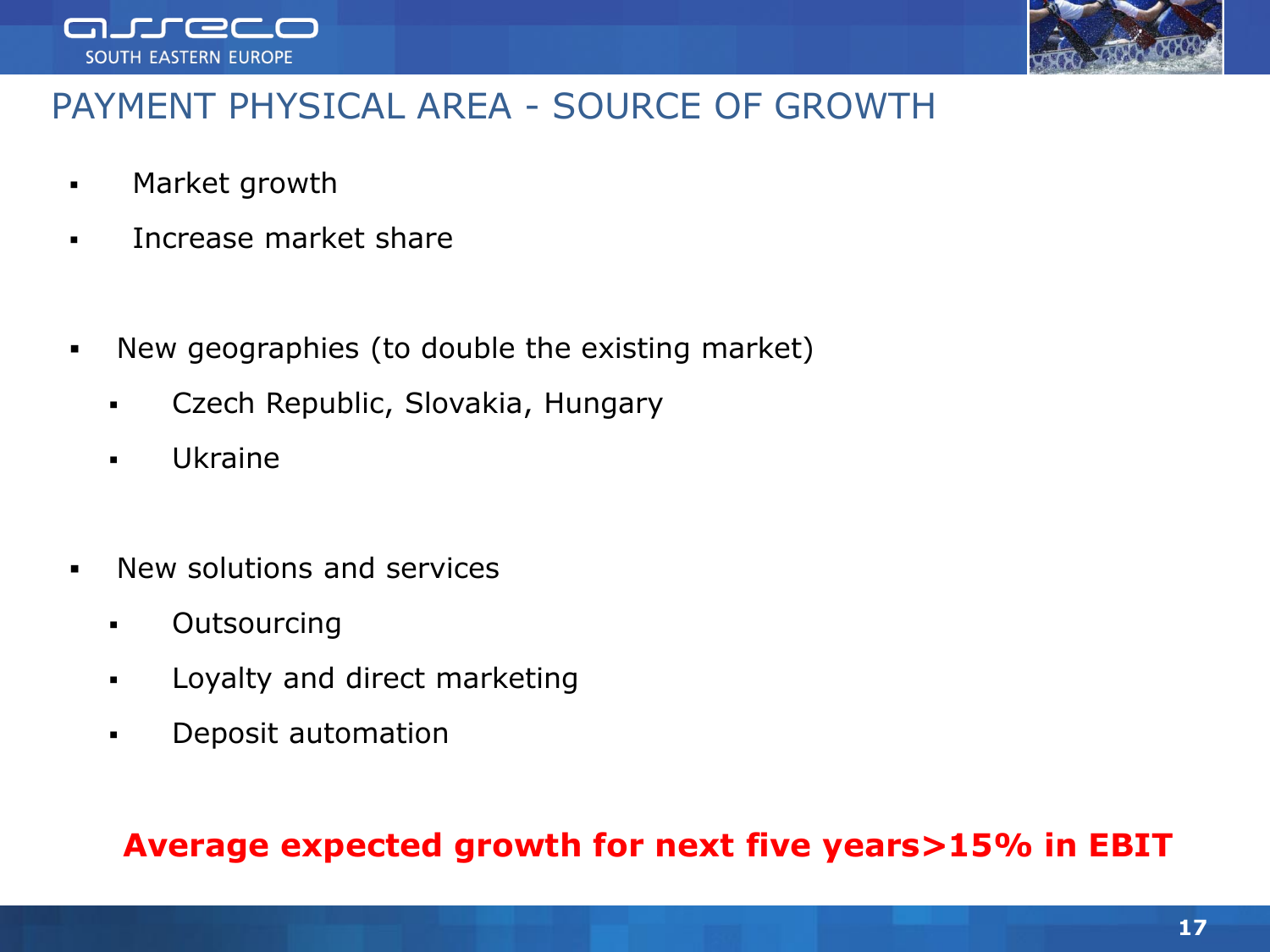



## ASEE PAYMENT AREA – WHAT CAN BE EXPECTED

- Payment segment market growth both natural growth and convergence effect
- Introduction of new solutions
- Introduction of new business models (outsourcing)
- **Entry on new markets (focus on emerging markets)**

#### **CAGR for Payment area exceeding 15% for next 5 years**

| <b>CAGR</b><br>2011-2016 | <b>Internet</b> | <b>Physical</b> | <b>Total</b> |
|--------------------------|-----------------|-----------------|--------------|
| Revenue                  | 24,9%           | 13,9%           | 15,5%        |
| <b>EBIT</b>              | 26,2%           | 14,5%           | 16,0%        |